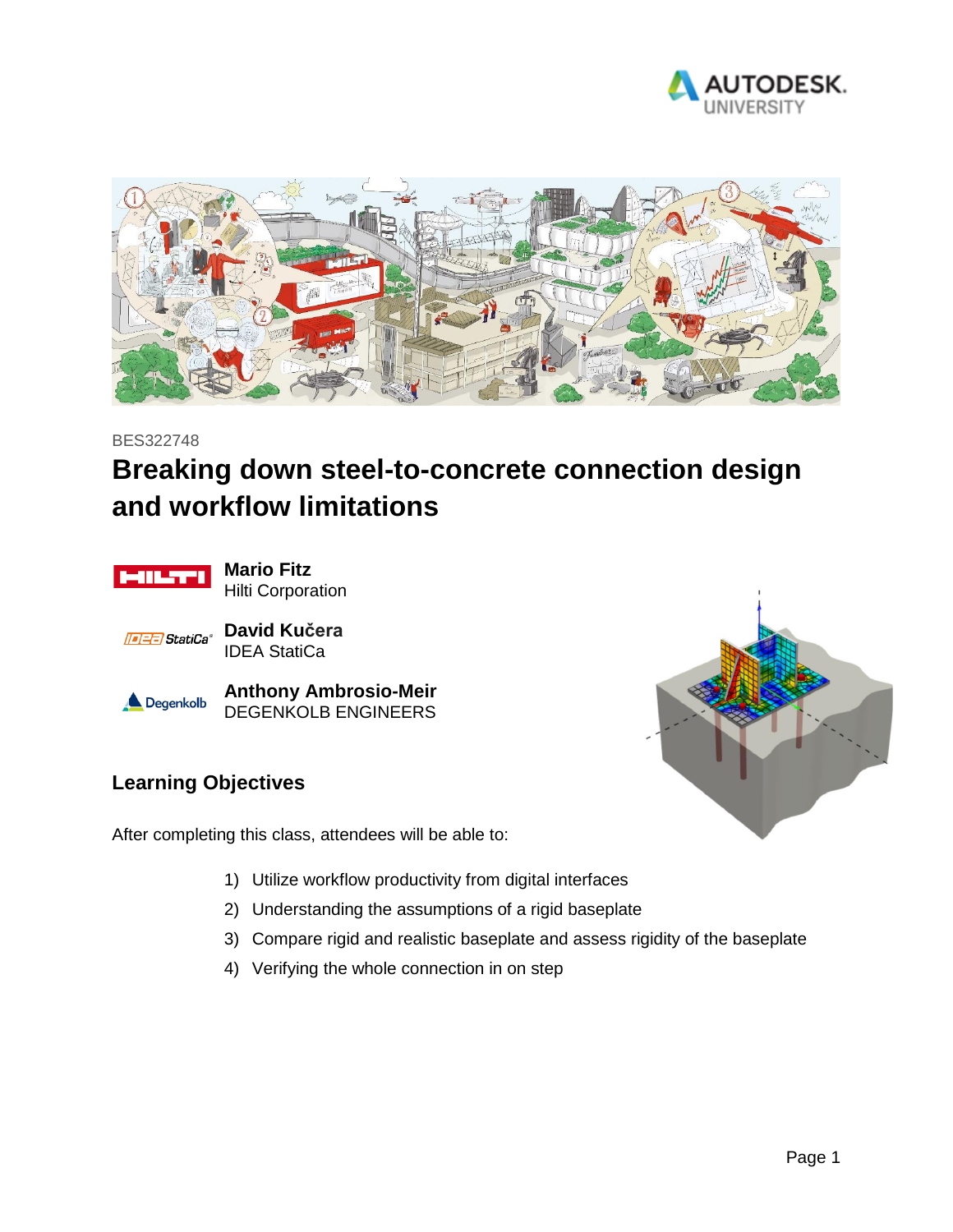

### **Description**

Together with one of our customers we will share the 2 main areas where a lot of productivity is being lost when doing steel-to-concrete (S2C) designs.

1) Workflow integration:



- a) Connecting Autodesk Robot Structural Analysis, RISA Connection or SAP2000 with the S2C design software **[customer validated savings – 11 min per design]**.
- b) Connecting S2C design software with Autodesk Revit **[customer validated savings – 14 min per design]**.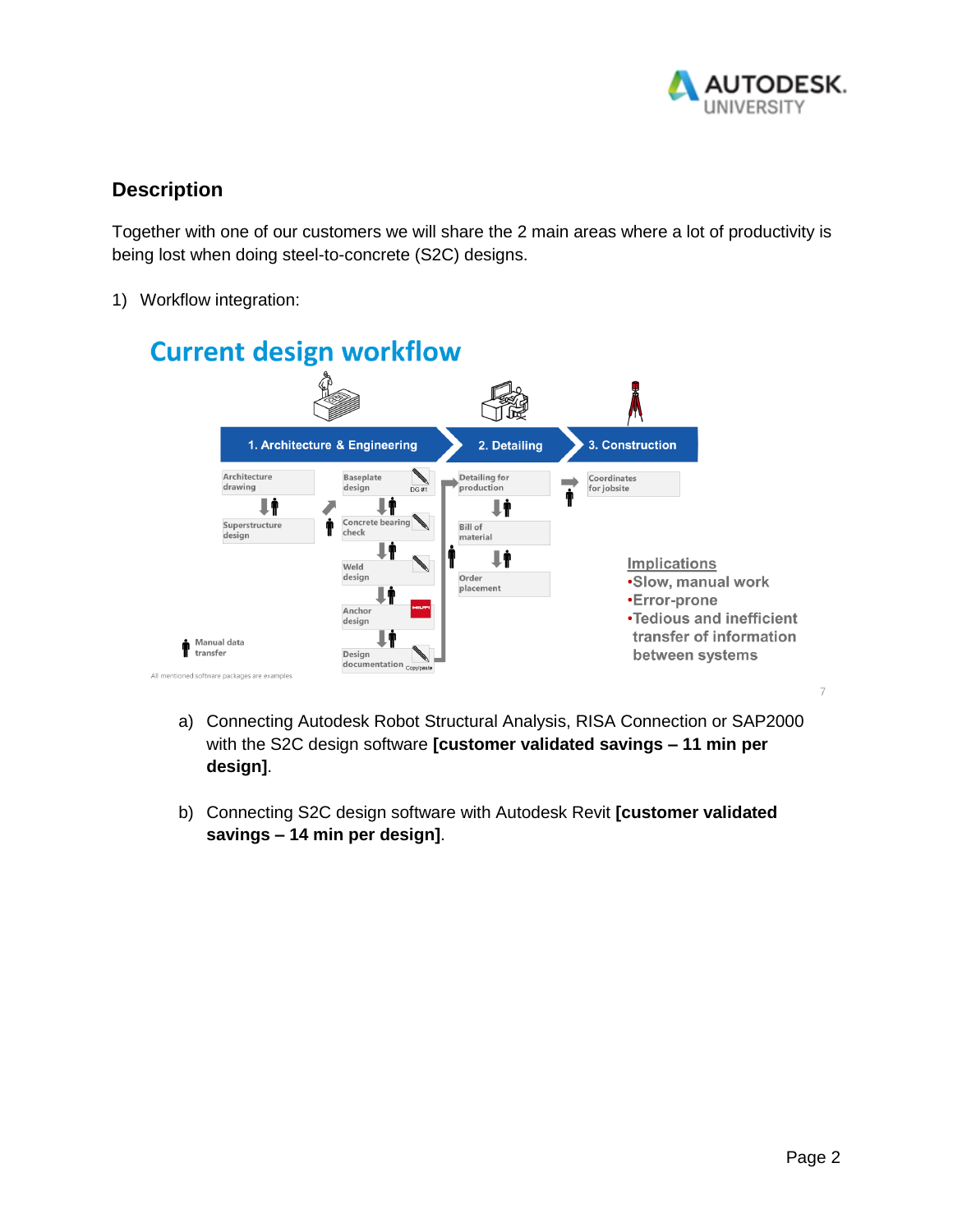



## **Solutions for design workflow integration**

- 2) Design of the full connection including weld, stiffeners, base plate, profile **[customer validated savings – 60 minutes per design]**. This part will cover the following details:
	- a) Rigid vs. Flexible base plate: code requirements ACI vs. reality approach how to judge if your base plate can be considered rigid
	- b) AISC Design guide 1
	- c) Full design of the whole connection using the Component-based Finite Element Method (CBFEM) using real life anchor behavior

One of our customers will share the pain points and productivity challenges he faces every single day when designing steel to concrete (S2C) connections. We (Hilti and the CBFEM experts from IDEA StatiCa) will show how we plan to overcome these challenges in the future and where we stand in this exciting journey.

Another major pain point in the industry is around methods and tools to design: we will give background information on the ACI 318 requirement of a rigid base plate and how to judge if your base plate can be considered rigid, talk about AISC DG1 as well as the innovation CBFEM method to solve this problem in a holistic way covering all design proofs also for example connections.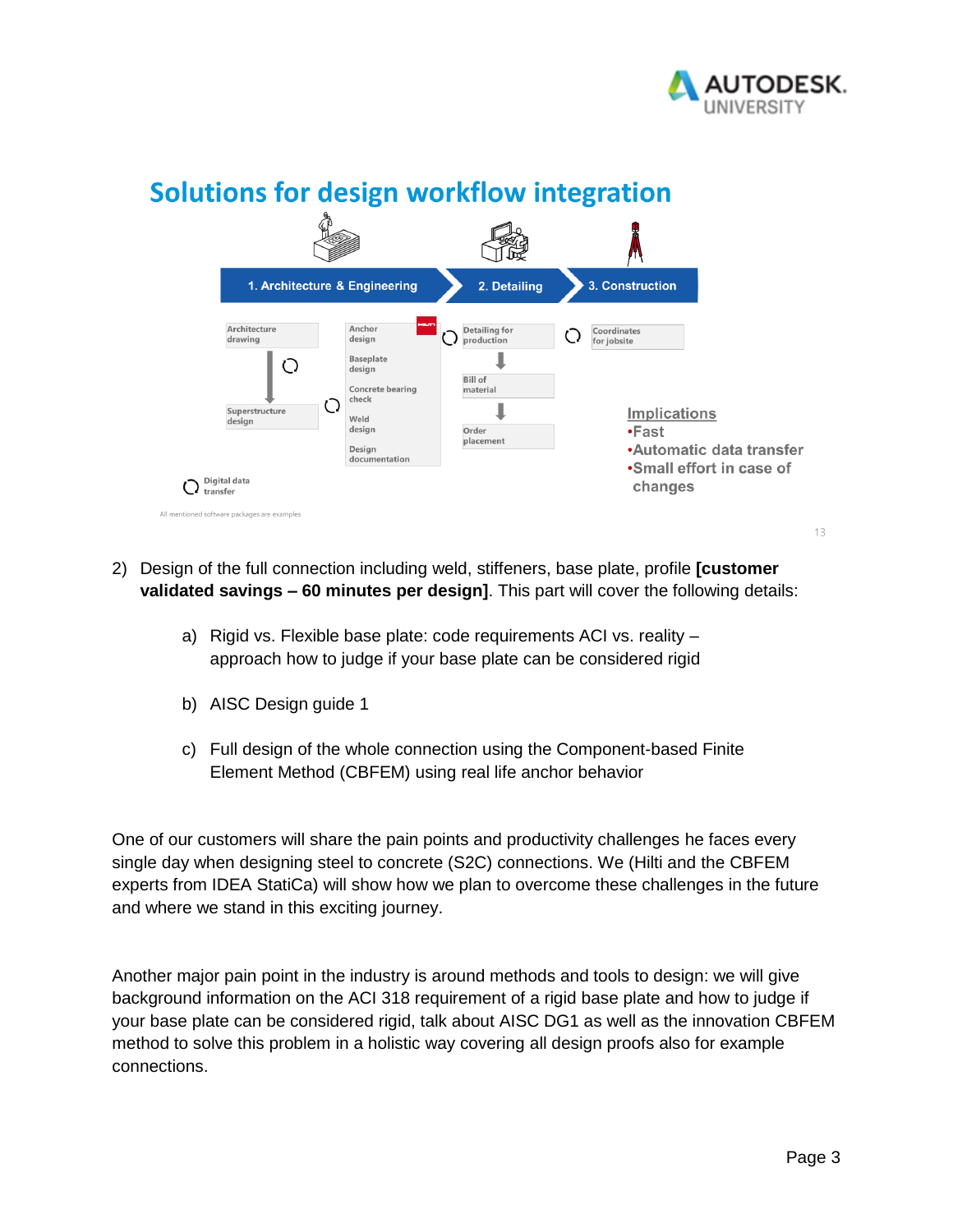

### MODEL STEEL TO CONCRETE JOINTS: CBFEM / FINITE **ELEMENTS**

Hilti PROFIS Engineering models the baseplate using CBFEM - component based finite element method and a following non-linear steel analysis.



Join our class to learn more about the unique CBFEM method like:

- How does it work in detail
- Where you can apply it
- Your benefits
- Extensive verification and validation against physical tests



This class will open the eyes of structural engineers, BIM/CAD experts as well as managers in the construction industry and will unleash huge productivity and safety potential. **Some recent case studies with >400 engineers showed productivity improvements of > 60 minutes PER connection.**